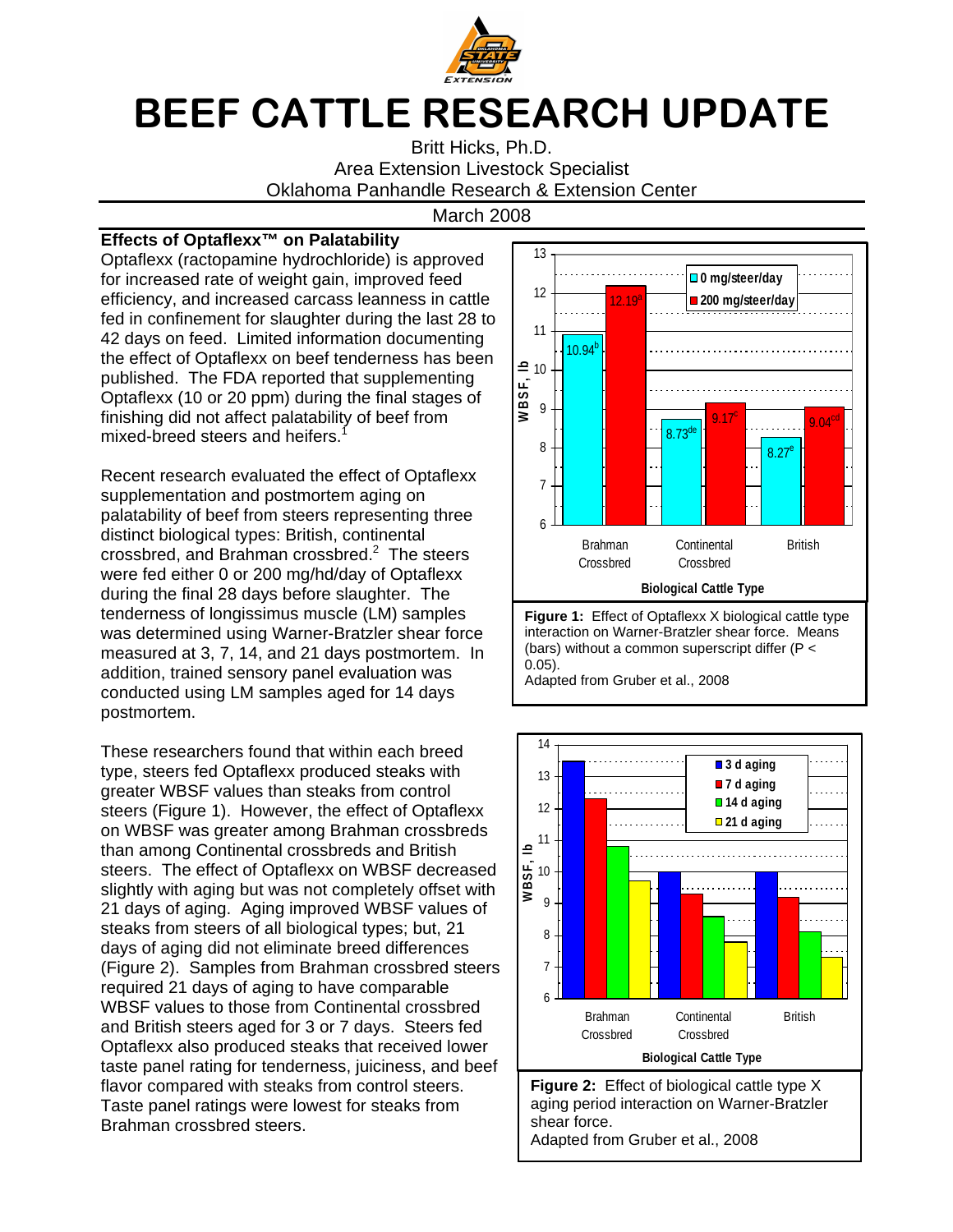In summary, this research suggested that Optaflexx supplementation decreases LM tenderness of British, Continental crossbred, and Brahman crossbred steers. The effect of Optaflexx may be more pronounced in steaks from Brahman crossbred cattle than among steaks from Continental type or British steers.

## **Forage Selectivity by Grazing Cattle**

The ability of grazing animals to enhance quality of diet by selection is important in production. Research conducted nearly 40 years ago on grassland near Tucson, AZ used rumen-fistulated steers to study the botanical composition of the diet. $3$  This early research showed that the species composition of rumen samples was considerably different from available forage on the range. These researchers also noted that the steers were very selective not only in their choice of available plant species but in the part of the plant they chose to graze. It was reported that the crude protein  $(CP)$  content of rumen samples was markedly greater  $(-3 \text{ to } 4\%)$  than the estimated protein content based on a weighted average of percent composition of the predominant plant species of the diet and the protein values for hand-clipped species (Figure 3). Data collected from esophageallyfistulated steers grazing big and little bluestem range in the Kansas Flint Hills in 1975 and 1976 shows the same effects of grazing selectivity on diet quality (Figure 4; 3 to 4% higher CP in esophageal vs. hand clipped samples).<sup>4</sup>



A recent University of Nebraska and USDA study (2007) determined the effects of grazing selectivity on dietary quality of cattle grazing monoculture pastures of one cool-season grass, smooth bromegrass (SB), and two warm-season grasses, switchgrass (SG) and big bluestem (BB) as influenced by plant maturity.<sup>5</sup> Three ruminally-fistulated steers (650 lb) strip-grazed SB, GS, and BB pastures at vegetative, elongation, early reproductive, and a regrowth stage of development. The steers were moved daily and allotted to areas with sufficient forage to maximize selection ability (provided at least 88 lb of forage dry matter per head per day). Clipped forage samples were compared with dietary samples accumulated during 45 minute grazing periods following total rumen evacuation. These researchers noted that the CP content of dietary samples was higher than that in clipped samples, 3 to 4% for SG and BB, and 8% for SB (Figure 5). The CP content of dietary samples never dropped below ~9%, whereas forage samples CP dropped to ~4%. Dietary fiber contents (NDF and ADF) were always lower than that in clipped samples. It was concluded that if